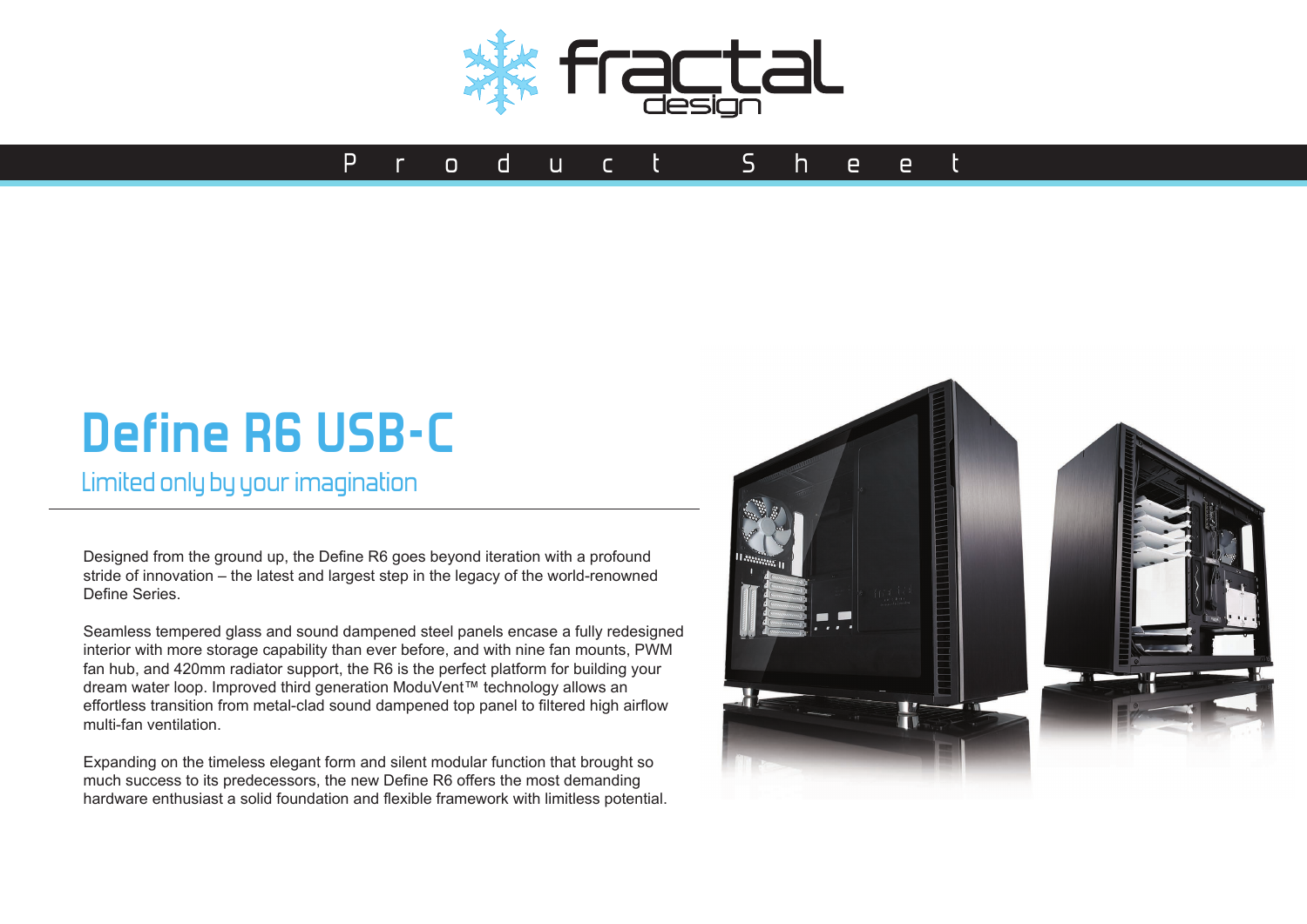

#### **Key features**

- Full-size seamless scratch-resistant tempered glass side panel (Tempered Glass Version Only)
- Optimized for silence with high-density industrial dampening on side, top and front panels
- USB 3.1 Gen 2 Type-C with Fast Charging support and up to 10Gbps transfer speeds
- Reversible front door with anodized aluminum cover and dual-handed mounting system for adaptability with elegance
- Nine fan positions with intuitive layout and clear airflow paths offer massive cooling capacity
- Nexus+ Smart Hub offers superior fan control of six additional case fans and three PWM devices via your motherboard
- Three silent, airflow-optimized Fractal Design Dynamic X2 GP-14 140mm fans come pre-installed, ensuring optimal airflow via two intake fans and a single exhaust
- Extensive water cooling support with room for up to a 420mm radiator in the top, 360mm in the front, and 280mm in the base
- Power supply shroud and Modular Storage Plate conceal HDD trays and excess cabling for a clean, clutter-free interior
- Third generation ModuVent™ technology gives users the choice between a soundproof steel cover or filtered multi-fan ventilation in the top panel
- Easy-to-clean high airflow nylon filters on the front, top, and base with full PSU coverage and front access for convenience
- Modular Storage Plate lets users easily convert between the Standard Layout for maximum storage capacity or the new Open Layout for superior water cooling support and clear air flow paths
- Vertical 2.5 slot GPU mount showcases your graphics hardware with full visibility (PCIe riser sold separately)
- Highly modular interior includes six universal SSD/HDD trays that can be independently repositioned to suit components, cooling, and cable routing
- Customizable 2.5" storage solution consists of two brackets and a choice of four tray locations to keep drives hidden behind the motherboard tray or display them prominently on top of the PSU shroud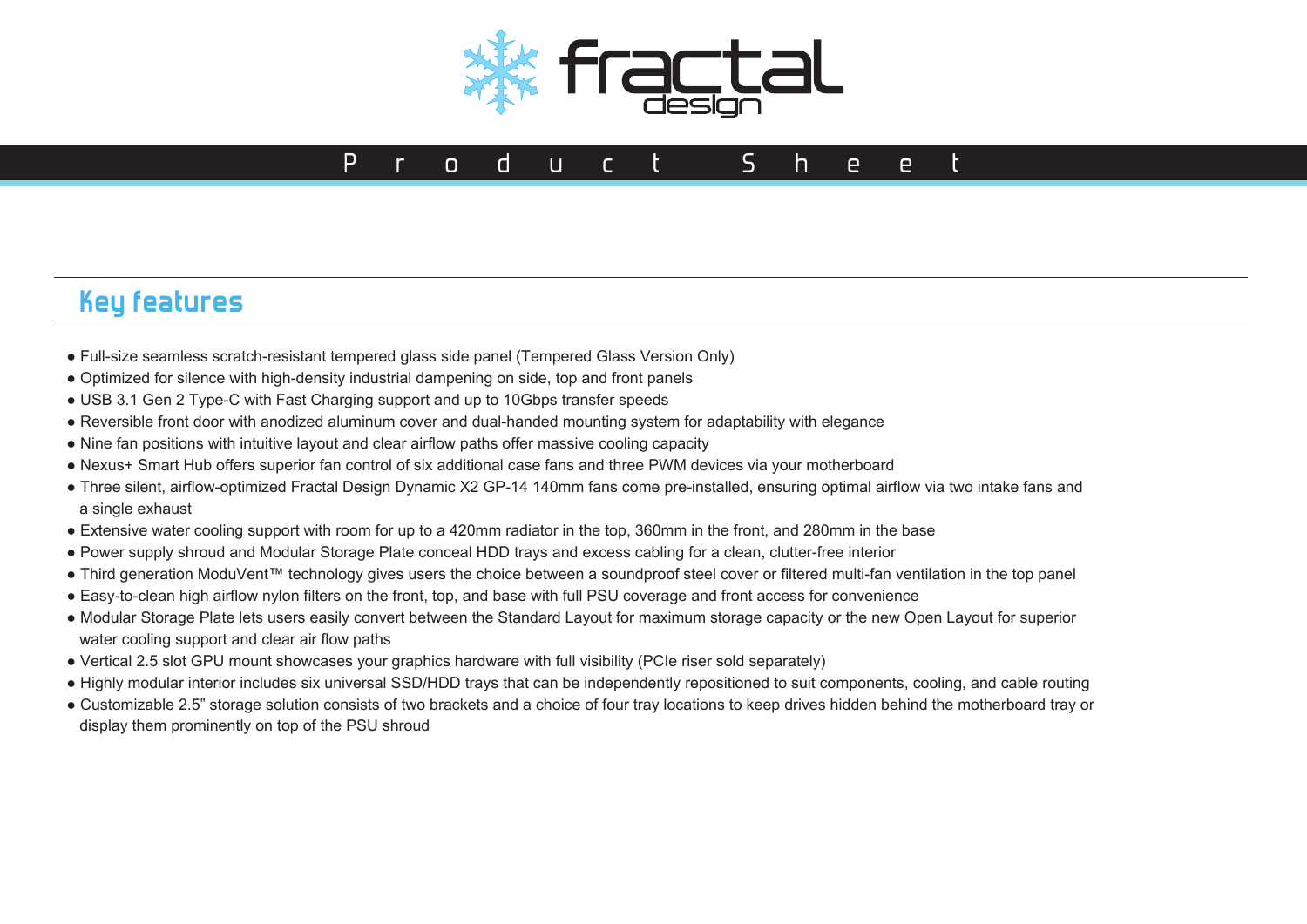

# **General specifications**

| • Define R6 USB-C<br><b>Specification</b> |                                           | • Define R6 USB-C - TG                     |  |  |
|-------------------------------------------|-------------------------------------------|--------------------------------------------|--|--|
| 3.5"/2.5" Universal drive brackets        | $\cdot 6$                                 | $\cdot 6$                                  |  |  |
| Dedicated 2.5" drive brackets             | $\cdot$ 2                                 | $\cdot$ 2                                  |  |  |
| <b>Expansion slots</b>                    | $\cdot$ 7 + 2 vertical                    | $\cdot$ 7 + 2 vertical                     |  |  |
| Motherboard compatibility                 | • EATX (up to 285mm wide), ATX, mATX, ITX | • EATX (up to 285 mm wide), ATX, mATX, ITX |  |  |
| Power supply type                         | $\cdot$ ATX                               | $\cdot$ ATX                                |  |  |
| Front ports                               | • 1 x USB 3.1 Gen 2 Type-C, 2 x USB 3.0,  | • 1 x USB 3.1 Gen 2 Type-C, 2 x USB 3.0,   |  |  |
|                                           | 2 x USB 2.0, Audio I/O                    | 2 x USB 2.0, Audio I/O                     |  |  |
| Total fan mounts                          | $\cdot$ 9                                 | $\cdot$ 9                                  |  |  |
| Front fan                                 | • 3 x 120mm or 2 x 140mm,                 | • 3 x 120mm or 2 x 140mm,                  |  |  |
|                                           | (2 x Dynamic X2 GP-14 included)           | (2 x Dynamic X2 GP-14 included)            |  |  |
| Top fan                                   | • Standard layout: 3 x 120 or 2 x 140     | • Standard layout : 3 x 120 or 2 x 140     |  |  |
|                                           | • Open layout : 3 x 120/140mm             | • Open layout : 3 x 120/140mm              |  |  |
| Rear fan                                  | $\cdot$ 1 x 120/140mm                     | $\cdot$ 1 x 120/140mm                      |  |  |
|                                           | (1 x Dynamic X2 GP-14 included)           | (1 x Dynamic X2 GP-14 included)            |  |  |
| Bottom fan                                | $\cdot$ 2 x 120/140mm                     | • 2 x 120/140mm                            |  |  |
| Dust filters                              | • Bottom fan + PSU                        | • Bottom fan + PSU                         |  |  |
|                                           | • Front fans                              | • Front fans                               |  |  |
|                                           | • Top panel                               | • Top panel                                |  |  |
| Front radiator                            | • 120/240/360mm                           | • 120/240/360mm                            |  |  |
|                                           | • 140/280mm                               | • 140/280mm                                |  |  |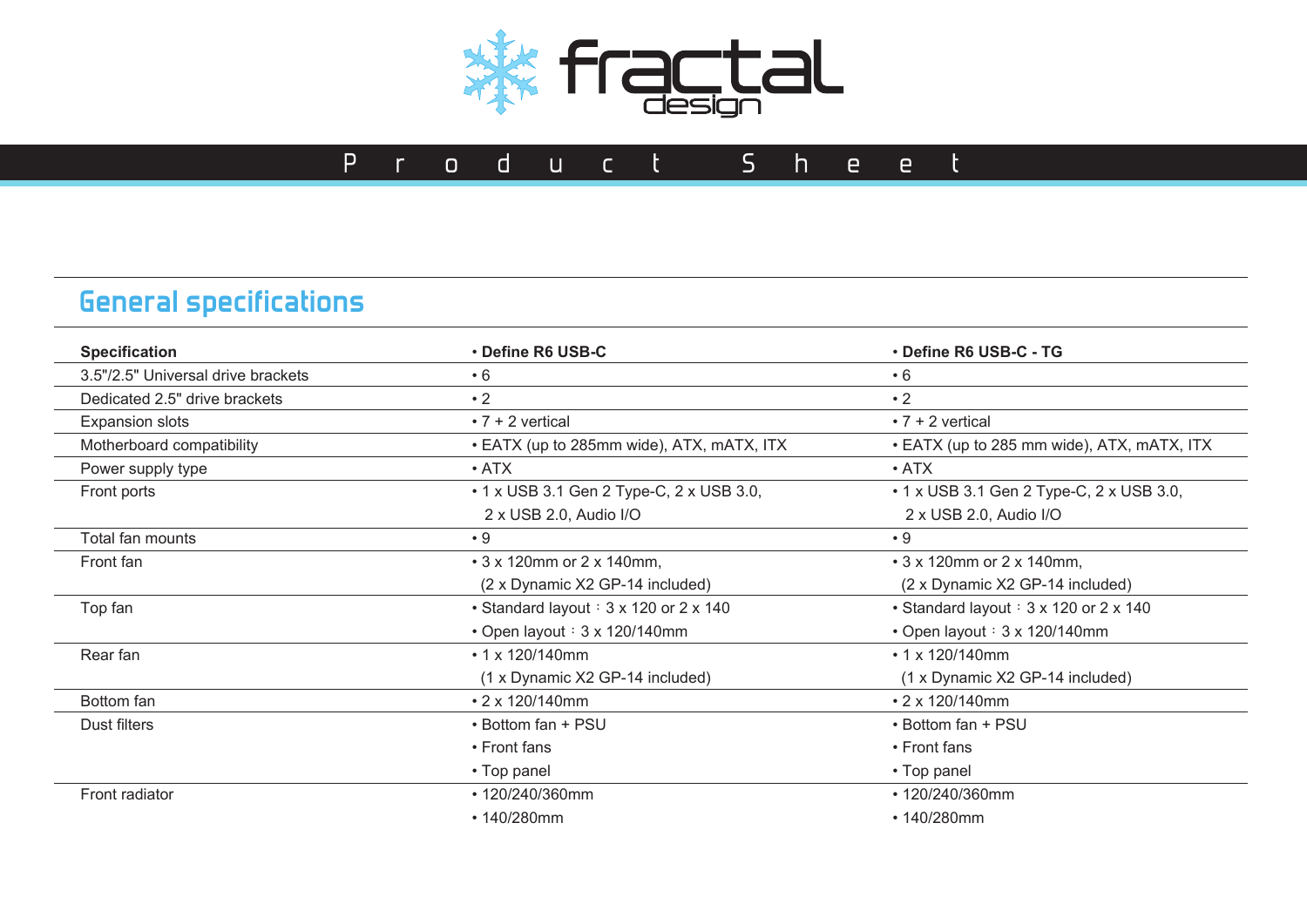

# **General specifications**

| Top radiator           | · Standard layout: 120/240/360mm, 140mm<br>(max 35mm motherboard component height)<br>• Open layout: 120/240/360mm, 140/280/420mm | · Standard layout: 120/240/360mm, 140mm<br>(max 35mm motherboard component height)<br>• Open layout: 120/240/360mm, 140/280/420mm |  |
|------------------------|-----------------------------------------------------------------------------------------------------------------------------------|-----------------------------------------------------------------------------------------------------------------------------------|--|
|                        |                                                                                                                                   |                                                                                                                                   |  |
|                        |                                                                                                                                   |                                                                                                                                   |  |
|                        |                                                                                                                                   |                                                                                                                                   |  |
|                        | (max 35mm motherboard component height)                                                                                           | (max 35mm motherboard component height)                                                                                           |  |
| Rear radiator          | $\cdot$ 120mm                                                                                                                     | $\cdot$ 120mm                                                                                                                     |  |
| Bottom radiator        | • 120/240mm                                                                                                                       | • 120/240mm                                                                                                                       |  |
|                        | • 140/280mm                                                                                                                       | • 140/280mm                                                                                                                       |  |
| PSU max length         | $\cdot$ 300mm                                                                                                                     | • 300mm                                                                                                                           |  |
| GPU max length         | • Max 440mm with front fan mounted                                                                                                | • Max 440mm with front fan mounted                                                                                                |  |
|                        | • Standard layout: Maximum width 155mm                                                                                            | • Standard layout: Maximum width 155mm                                                                                            |  |
|                        | (including power connectors)                                                                                                      | (including power connectors)                                                                                                      |  |
|                        | for graphics cards longer than 300mm                                                                                              | for graphics cards longer than 300mm                                                                                              |  |
| CPU cooler max height  | $\cdot$ 185mm                                                                                                                     | $\cdot$ 185mm                                                                                                                     |  |
| Cable routing space    | $\cdot$ 23mm                                                                                                                      | •23mm                                                                                                                             |  |
| Cable routing grommets | $\cdot$ Yes                                                                                                                       | $\cdot$ Yes                                                                                                                       |  |
| Fixed velcro straps    | $\cdot$ Yes                                                                                                                       | • Yes                                                                                                                             |  |
| Tool-less push-to-lock | • Both side panels                                                                                                                | • Both side panels                                                                                                                |  |
| Captive thumbscrews    | • HDD brackets, SSD brackets                                                                                                      | • HDD brackets, SSD brackets                                                                                                      |  |
| Left side panel        | • Industrial sound-dampened steel                                                                                                 | • Tempered glass                                                                                                                  |  |
| Right side panel       | • Industrial sound-dampened steel                                                                                                 | • Industrial sound-dampened steel                                                                                                 |  |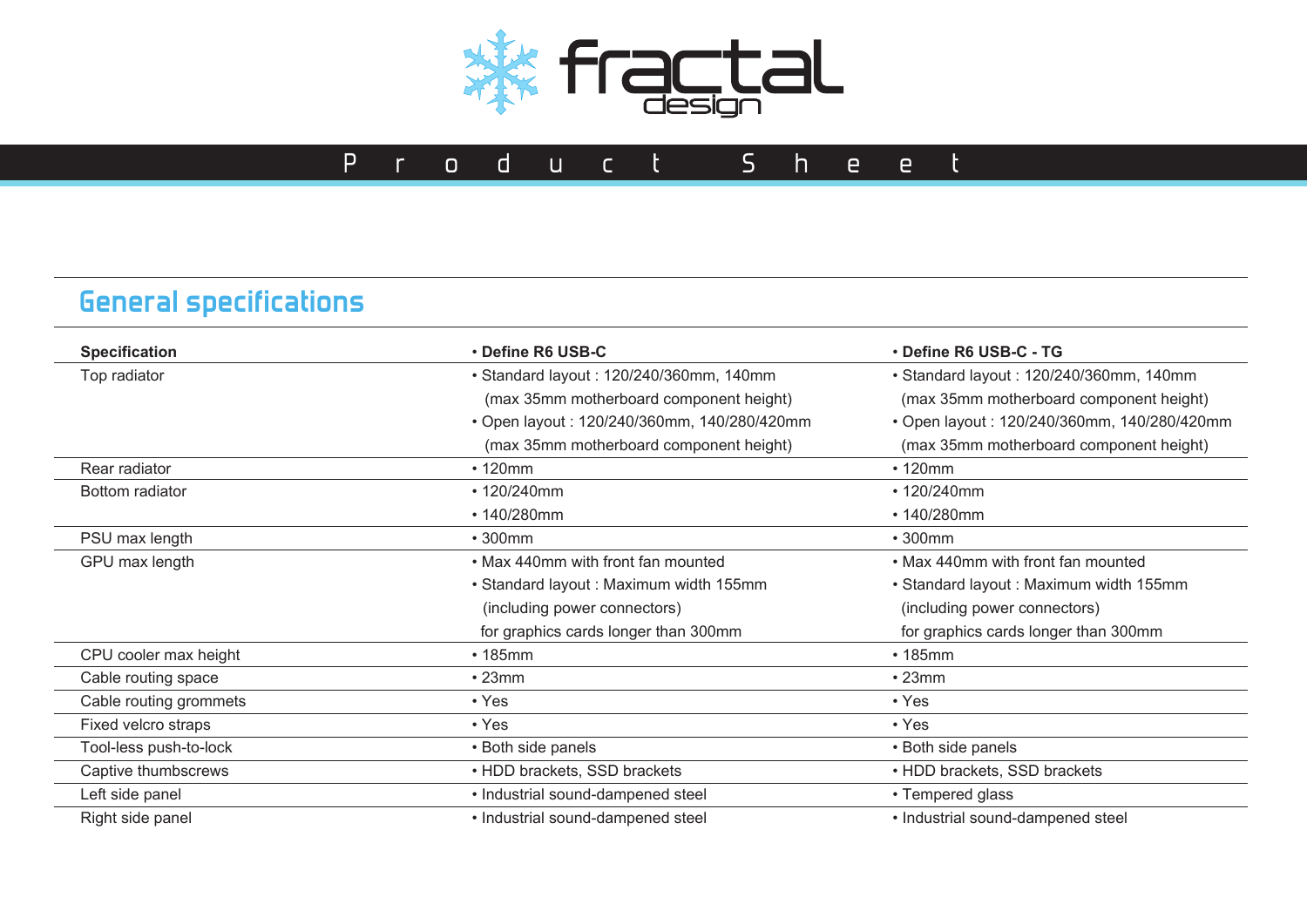

## **General specifications**

| <b>Specification</b>                        | <b>⋅Define R6 USB-C</b>   | • Define R6 USB-C - TG    |  |
|---------------------------------------------|---------------------------|---------------------------|--|
| Case dimensions (LxWxH)                     | $\cdot$ 543 x 233 x 465mm | $\cdot$ 543 x 233 x 465mm |  |
| Case dimensions w/o feet/protrusions/screws | $\cdot$ 535 x 233 x 448mm | $\cdot$ 535 x 233 x 448mm |  |
| Net weight                                  | • 12.4 ka                 | $\cdot$ 12.4 kg           |  |
| Package dimensions (LxWxH)                  | $\cdot$ 535 x 330 x 655mm | • 535 x 330 x 655mm       |  |
| Package weight                              | • 14.2 kg                 | • 14.2 kg                 |  |

## **Package contents**

- Define R6 USB-C computer case / Define R6 USB-C Tempered Glass computer case
- User manual
- Accessory box